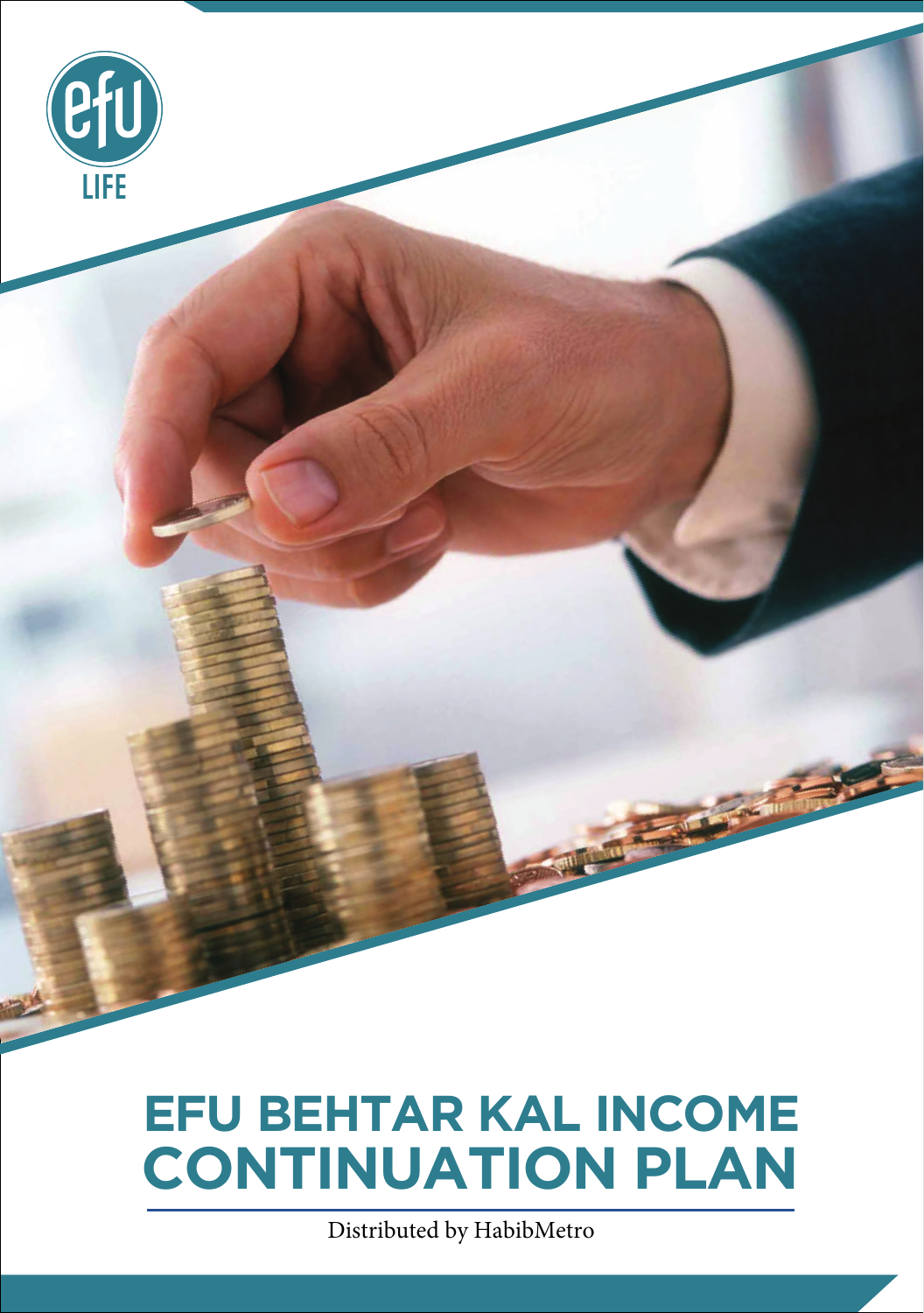It is the dream of every breadwinner to provide the best to his family and keep them protected from life and health unforeseen risks. But the unpredictability of life may hurdle in the way and may push the family into financial crisis and sometimes in debt and poverty.

To mitigate these risks, EFU's Behtar Kal income continuation plans can play a pivotal role in keeping the assured and the family protected in hard times by providing a fixed monthly income in case of death and accidental permanent total disability of the assured for a period of either 1 year or over a period of 5 years. The plan is further divided into categories to best match you needs so you can keep yourself and your family protected all the time.

ہرگھر کےسر برست کااپنےاہل خانہ کو بہتر سے بہتر زندگی کی سہولیات فراہم کرنااوران کوزندگی اورصحت کے نا گہانی خطرات سےمحفوظ رکھناایک خواب ہوتا ہے۔لیکن زندگی میں پیش آنے وابے ان دیکھےواقعات خطرہ بن سکتے ہیںاوراہل خانہ کو مالی بحران میں مبتلا کر سکتے ہیں اوربعض اوقات قرض اورغربت میں بھی دھکیل سکتے ہیں۔ ان خطرات کو کم کرنے کے لئے ،ای ایف یوکا بہترکل انکم کنٹینیوشن پلان ( آمدنی کاتسلسل ) بیمہ داراوراس کےاہل خانہ کو

مشکل اوقات میں، بیمہ دارکی وفات اور حادثاتی مستقل کمل معذوری کیصورت میں ایک سال پایانچ سال کی مدت کے لئے ایک مقررہ ماہانہآ مدنی فراہم کرکےایک کلیدی کر دارادا کرسکتا ہے۔ یہ پلان آپ کی ضروریات سے مطابقت کے لئے مزيدَ كيبْكَر بوں ميں تقسيم کيا گيا ہے تا کہ آپ خودکواورا پنے اہل خانہ کو ہمہ وقت محفوظ رکھ تکيس۔

## **What are the benefits of the plan?**

Following category of the plan are available:

| EFU Behtar Kal Income Continuation Plan - 1 Year |                                   |                       |  |
|--------------------------------------------------|-----------------------------------|-----------------------|--|
| <b>Category</b>                                  | Monthly Income Benefit for 1 Year | <b>Annual Premium</b> |  |
| <b>Bronze</b>                                    | 25,000                            | 2,000                 |  |
| Silver                                           | 50,000                            | 3,500                 |  |
| Gold                                             | 75,000                            | 5,500                 |  |
| Platinum                                         | 100,000                           | 7,000                 |  |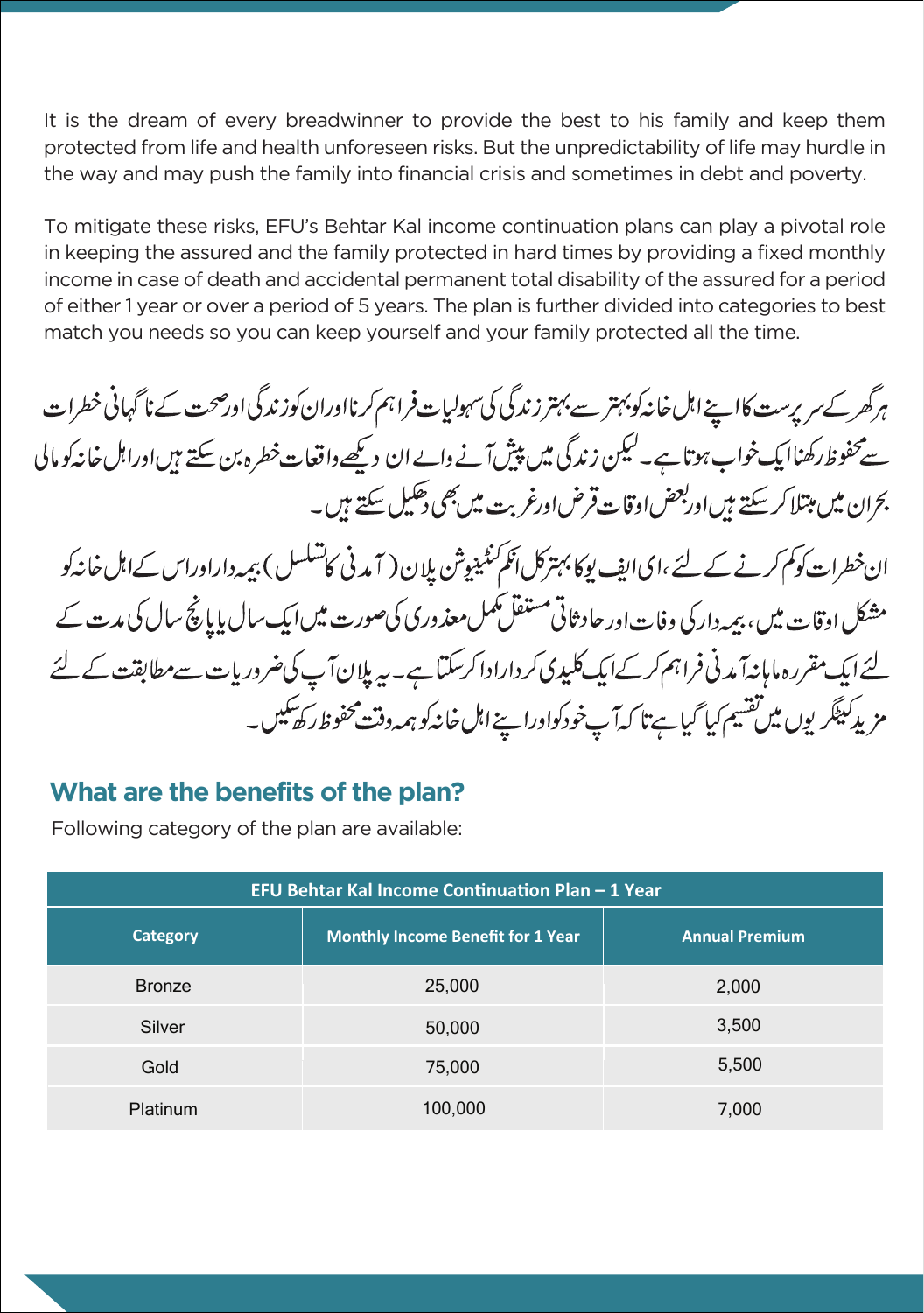| EFU Behtar Kal Income Continuation Plan - 5 Year |                                           |                       |  |
|--------------------------------------------------|-------------------------------------------|-----------------------|--|
| Category                                         | <b>Monthly Income Benefit for 5 Years</b> | <b>Annual Premium</b> |  |
| Silver                                           | 20,000                                    | 6,000                 |  |
| Gold                                             | 25,000                                    | 8,000                 |  |
| Platinum                                         | 30,000                                    | 9,500                 |  |

All amounts are in PKR

یلان کےفوائد کیا ہیں؟ یلان کے درج ذیل فوائد دستیاب ہیں:

| <u>ای ایف یو بہترکل انکم کنٹینویشن بینیفٹ – یک سالہ  </u> |                                                 |        |  |
|-----------------------------------------------------------|-------------------------------------------------|--------|--|
| سالا نەرپەييىم                                            | <mark>اماہانہ آمدنی فائدہ ایک سال کے لئے</mark> | ليفكري |  |
| 2,000                                                     | 25,000                                          | بردنز  |  |
| 3,500                                                     | 50,000                                          |        |  |
| 5,500                                                     | 75,000                                          | لولڈ   |  |
| 7,000                                                     | 100,000                                         |        |  |

| <br>  <sub>لى ال</sub> ِف يوبهتركل أنكم كنثي <sub>ن</sub> ويشن بينيف <sub>ٹ -</sub> پانچ سالہ |                                   |        |  |
|-----------------------------------------------------------------------------------------------|-----------------------------------|--------|--|
| سالا نەرىپىيىم                                                                                | ماہانہآمدنی فائدہ یالچ سال کے لئے | ليطرى  |  |
| 6,000                                                                                         | 20,000                            |        |  |
| 8,000                                                                                         | 25,000                            | لولڈ   |  |
| 9,500                                                                                         | 30,000                            | ملا پا |  |
|                                                                                               |                                   |        |  |

تمام رقوم پا کستانی روپے میں ہیں

## **At what age can I get enrolled in the plan?**

You can enroll yourself in the plan from the age of 18 years till you are 64 years old and this plan will keep you protected until you attain 65 years of age.

میں *کس عم*ر میں پلان میں اپناا ندرج کر داسکتا ہوں؟ آپ18 سال کی عمرسے لےکر64 سال کی عمرتک پلان میں اپنااندراج کراسکتے میں اور پہ پلان آپ کواس وقت تک تحفظ فراہم کرےگا جب تک کہآپ کے65سال تک نہ ہوجا ئیں۔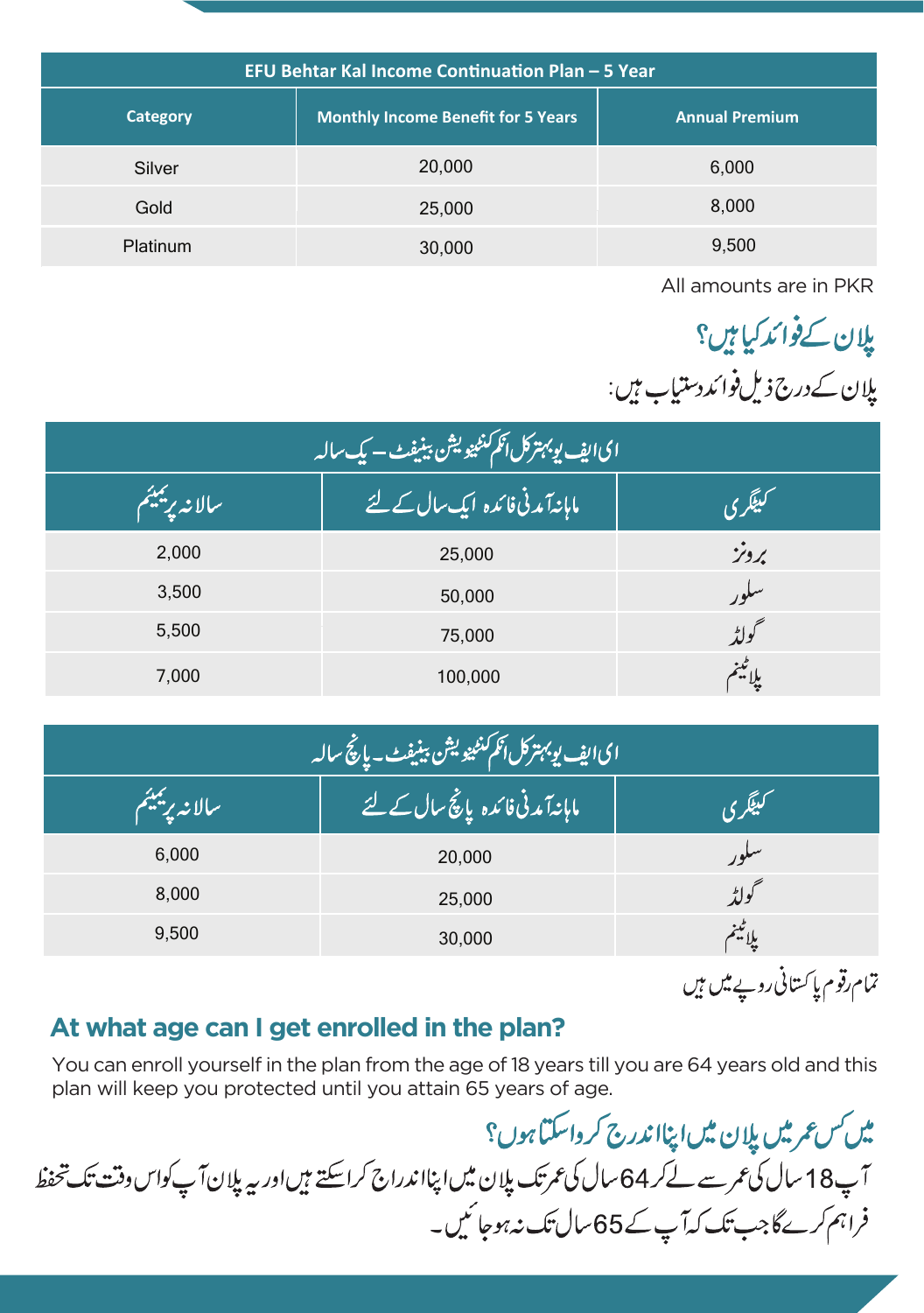## **What are the events covered under this plan?**

This plan provides coverages for Death due to all causes and Accidental permanent total disability.

کون سےواقعات کواس پلان کےتحت تحفظ حاصل ہے؟ پہ پلان سی بھیصورت میں وفات اور حاد ثاتی مستقل مکمل معذ وری کے لئے تحفظ فراہم کرتا ہے۔

#### **Till when will this plan keep them protected?**

These are annual plan(s) which provides the full coverage to you and to your family for the period/term of one year.

ىيەپلان كې تك تحفظ فراہم كرےگا؟ ىيە بىلانىە پلان ہے جوآپ كواورآپ كےاہل خانەكوايك سال *كے عرصے ل*ىدت كے لئے مكمل تحفظ فرہم كرتا ہے ۔

### **What is not covered by this plan?**

Following are the exclusions for Income continuation benefit for both terms:

- a. Pre-existing condition, which includes disease and incapacity or bodily injury which existed prior to this coverage;
- b. Suicide and attempt to suicide, murder, self-inflicted injury and illegal act of the insured person;
- c. Failure to seek or follow medical advice, taking of alcohol or drugs;
- d. Participating in exercises or operations while serving with of the armed or paramilitary forces or while performing any form of police duty; and
- e. War, invasion, act of foreign enemy, hostilities (whether war be declared or not), armed or unarmed truce, civil war, mutiny, rebellion, revolution, insurrection by military or usurped power, riot or civil commotion, an illegal organization or an industrial dispute.

حمس چ<sub>ی</sub>ز کو تحفظ حاصل تہیں ہے؟

دونوں مدتوں کے لئےآ مدنی کےتسلسل کے لئے درج ذیل استثنایات ہیں: الف ) پہلے سےموجود بپاریااورمعذوری پاجسمانی ضرب جواس تحفظ سےقبل موجودہو ب) اقدام خودڭنى،ازخودكوئى ضرب/چوٹ لگانااور بېمەداركا كوئى مجرمانىۋىل ج ) گلجی مشورہ حاصل کرنے میں نا کا می پااس بڑ کس نہ کرنا،الکحل پامنشات کااستعمال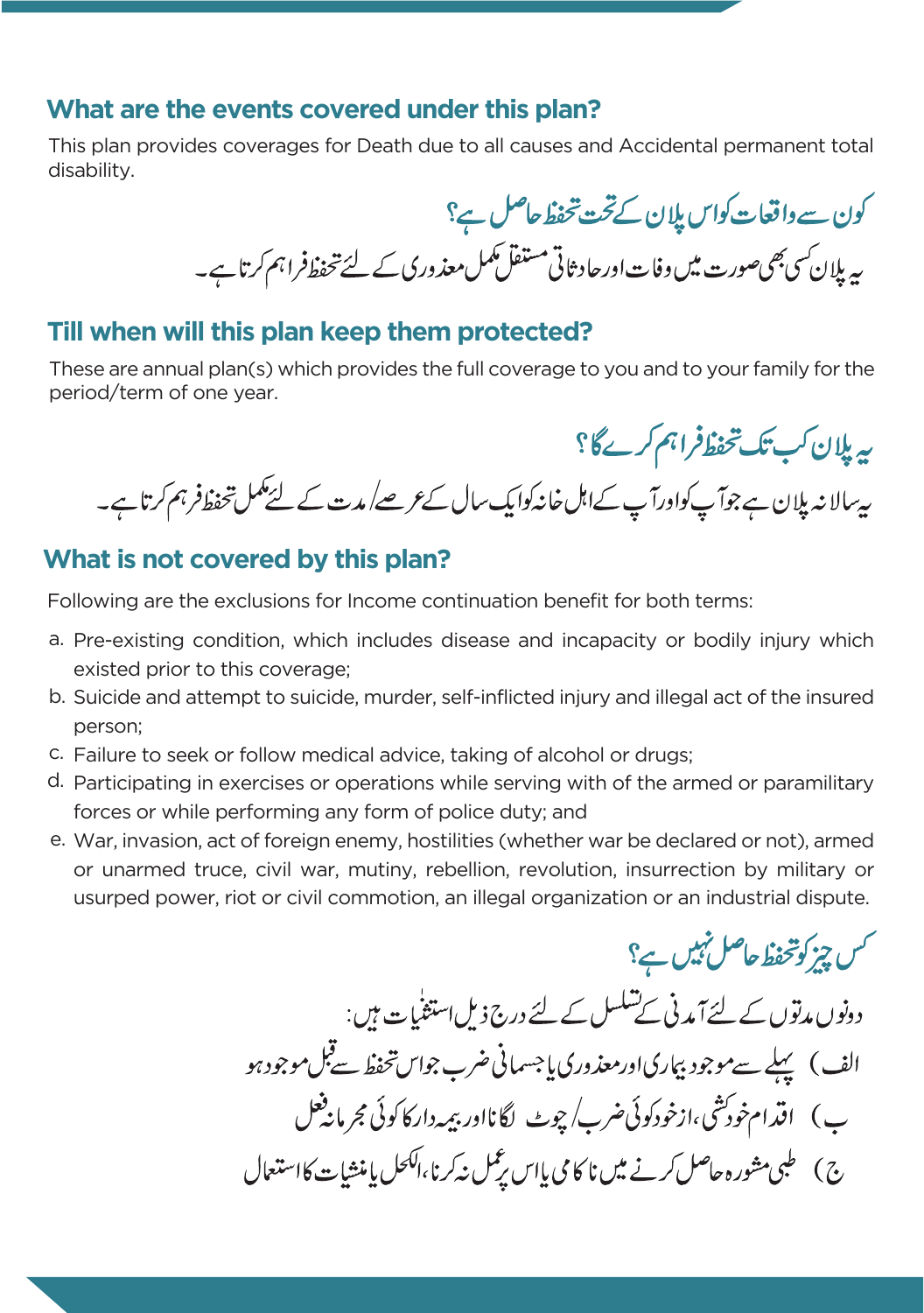د ) دانتوں،زیچگی،اسقاطِ<sup>حمل ،</sup> بچے کی پیدائش یاخاتون کےنولیدی غدود میں پاان سے تتعلق پیداہونے والی کوئی مهلک شدید بیماری ه ) جنگ جمله، بیرونی دَتْمن کی کاروائی، لڑائیاں ( خواہ جنگ کااعلان ہواہو پانہیں )، فوجی پاغیرفوجی جنگ بندی، خانہ جنگی، بغاوت، مزاحمت،انقلاب، فوجی پاغاصب قوّ ت کی طرف سے سرکشی، جھکڑے پاعوا می سورش،کوئی غيرقانوني تنظيمي اصنعتي جھكڑا

#### **What if I don't feel satisfied with the plan?**

If you feel unsatisfied with the plan, there is a thirty (30) days free look period for the plan in which you can cancel the plan and get your premium paid back. But remember, insurer or bank will not entertain any refund request(s) after the free look period, however plan can be cancelled at any time.

اگرمیں پلان سے مطمئن نہ ہوں تو؟ اگرآپ پلان سے غیرمطمئن ہوں تواس پلان میں 30 دن کاغور دفکر کا دورانیہ موجود ہے جس میں آپ پلان منسوخ کر سکتے میں اورا پنااداشدہ پر<sup>یمیئ</sup>م واپس لے سکتے ہیں۔ بیمہ کاریا بینک *غور وفکر کے دورا* ہے کے بعد بازادا ٹیگی کی سی بھی درخواست ( درخواستوں ) پڑ مل درآ مذہبیں کرےگاالبتہ پلان کسی بھی وقت منسوخ کیاجاسکتا ہے۔

#### **How to Claim?**

The assured or beneficiary can call EFU Life directly at 111-EFU-111 (111-338-111), email at **claims@efulife.com** or may also contact HMB helpline 021-111-142-242 to lodge and initiate the claim(s). EFU Life representative will guide the beneficiary on claim document requirements and next steps to process the claim.

کلیم کیسے کیاجائے؟

یپر دار پامپنفشری کلیم داخل کرنے کے لئے اورکلیم کی ابتدا کرنے کے لئے ، براہ راست ای ایف یولائف سے claims@efulife.com ،پر دابطہ کرسکتاہے، claims@efulife.com پرای میل کرسکتاہے یا حبیب میٹروپولیٹن بینک کی ہیلپ لائن 242-142-111-021 یرجھی رابطہ کرسکتا ہے۔ ای ایف یولائف کانمائند ہ پینیفشری کوکلیم کی دستاویزات کی ضرور بات اورکلیم ریمل درآ مد کیلئے آئندہ اقد امات کے بارے میں رہنمائی کرے گا۔